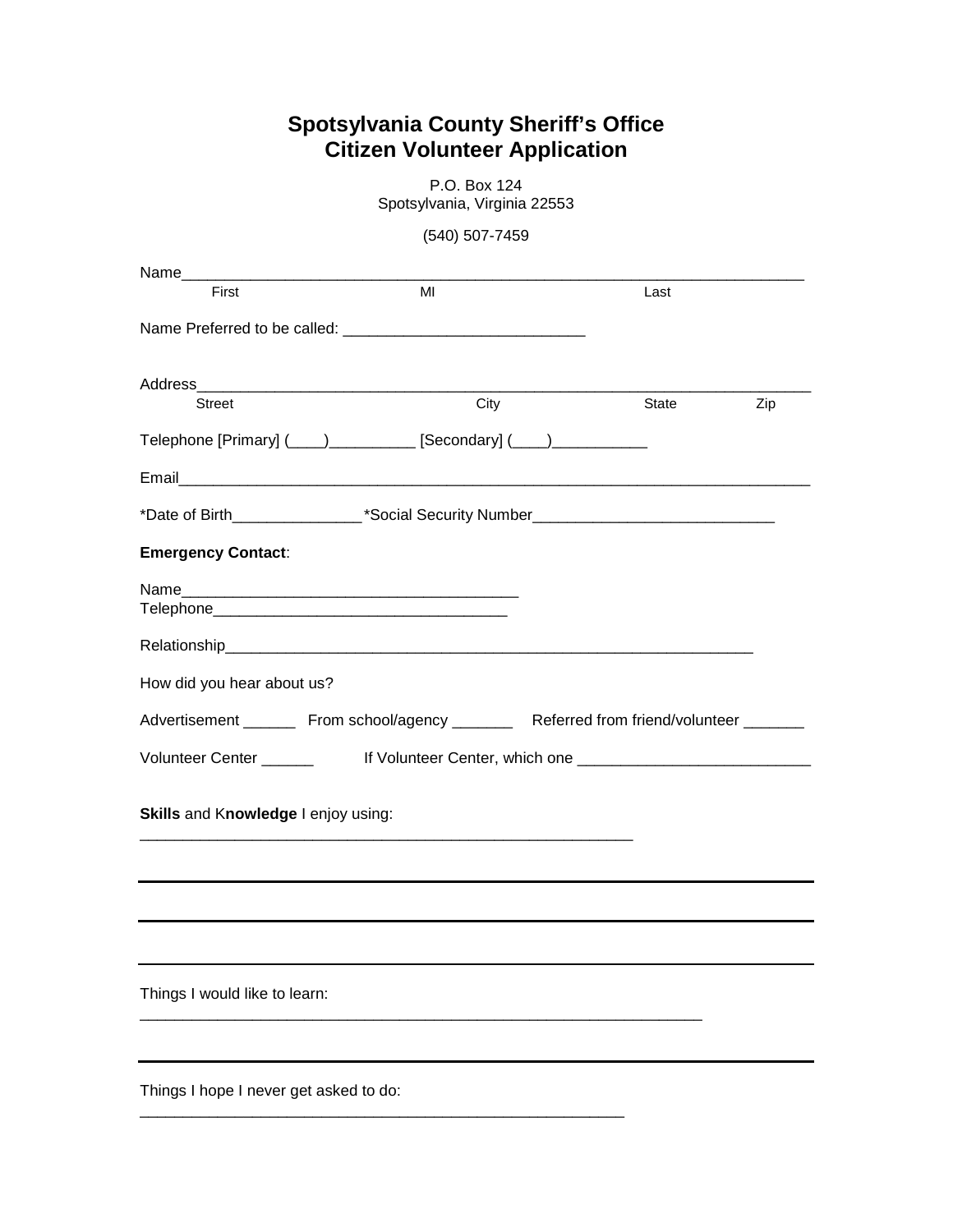| $(Attachment A - Page 2)$                               |                                                                                            |  |  |  |  |
|---------------------------------------------------------|--------------------------------------------------------------------------------------------|--|--|--|--|
| Resources I have access to that I may be able to share: |                                                                                            |  |  |  |  |
| <b>Education/Training:</b>                              |                                                                                            |  |  |  |  |
| describe                                                | Have you had any formal education in animal care or animal welfare? If so, please          |  |  |  |  |
| Previous work experience (Paid and/or                   |                                                                                            |  |  |  |  |
|                                                         |                                                                                            |  |  |  |  |
| <b>Reason for Volunteering</b>                          |                                                                                            |  |  |  |  |
| Enhancement ____                                        | School Credit _____ Internship _____ Socialization _____ Seasonal _____ Resume             |  |  |  |  |
|                                                         | Corporate Sponsorship ______ Outreach (Church) _____ Contribute to Society ____            |  |  |  |  |
| Court Ordered/Community Diversion Requirement ____      |                                                                                            |  |  |  |  |
|                                                         | Indicate the types of volunteer activities that interest you (check all that apply):       |  |  |  |  |
| Adoption counselor ____                                 | Feline helper ____                                                                         |  |  |  |  |
| Assist animal care staff _____                          | Doing public speaking, fundraising, etc. ____                                              |  |  |  |  |
| Administrative office support ____                      | Working at public events, (i.e. rabies clinics) _____                                      |  |  |  |  |
| Education/outreach volunteer ____                       | Working directly with animals as caretaker ____                                            |  |  |  |  |
| Working the reception area                              | No Preference ____                                                                         |  |  |  |  |
|                                                         | Do you understand some animals are euthanized at the Animal Shelter? Yes _____ No ____     |  |  |  |  |
| are euthanized? Yes _____ No ____                       | Do you have any issues or problems volunteering at the Animal Shelter knowing some animals |  |  |  |  |

 $\mathbf{r}$